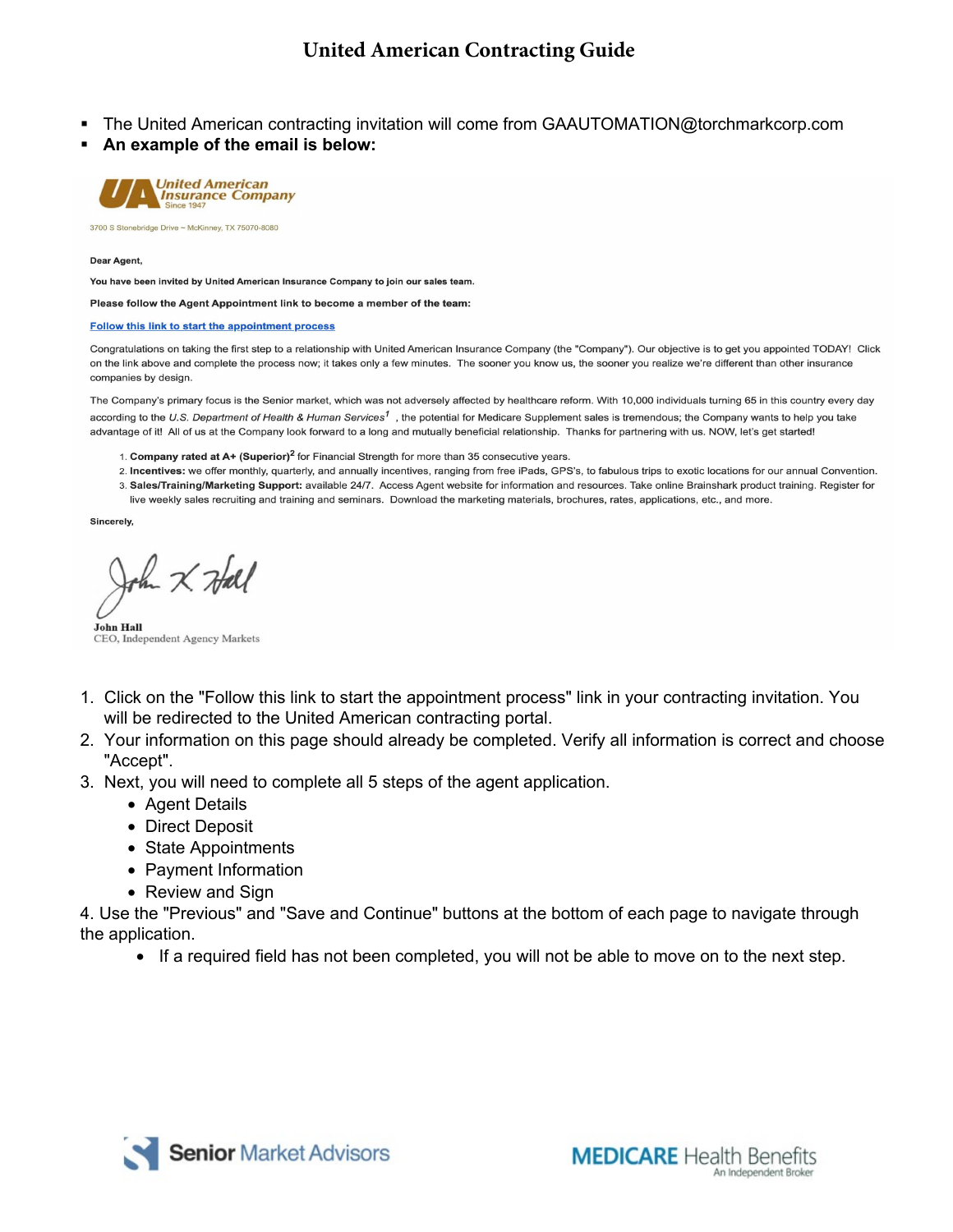# Step 1 - Agent Details

| <b>Applicant</b>        |                                                                                                                                                                                                                          |                              |
|-------------------------|--------------------------------------------------------------------------------------------------------------------------------------------------------------------------------------------------------------------------|------------------------------|
|                         |                                                                                                                                                                                                                          |                              |
| <b>First Name</b>       | Please note, your name MUST appear exactly as it does on your resident license.<br>Required Middle Initial                                                                                                               |                              |
|                         |                                                                                                                                                                                                                          |                              |
| Last Name               | <b>Required</b>                                                                                                                                                                                                          |                              |
| SSN                     |                                                                                                                                                                                                                          |                              |
| Date of Birth           | mm-dd-yyyy                                                                                                                                                                                                               |                              |
| Country of Birth        | <b>OUSA</b> Foreign Country                                                                                                                                                                                              |                              |
| City of Birth           | State Select<br>$\div$                                                                                                                                                                                                   |                              |
|                         | US Citizen Yes No                                                                                                                                                                                                        |                              |
| Gender                  | Male Female                                                                                                                                                                                                              |                              |
| Loan Election           | 1 DO elect to receive loans from Company (Advances) (1 DO NOT elect to receive loans from Company (No Advances)                                                                                                          |                              |
|                         | Questions The following questions are asked because the answers are required by insurance departments: (All Supporting<br>documentation must be sent to GAAutomation@globe.life before appointment can be processed.)    |                              |
|                         | a) Have you ever been convicted of a felony?                                                                                                                                                                             | $\bigcirc$ Yes $\bigcirc$ No |
|                         | i) If so, did any such felony involve theft, dishonesty or a breach of trust? CYes CNo                                                                                                                                   |                              |
|                         | b) Have you ever been refused or had suspended or revoked an insurance License in any state? (If yes, applicant's                                                                                                        | $\bigcirc$ Yes $\bigcirc$ No |
|                         | detailed statement is required.)<br>c) Do you owe an unpaid balance to any insurance company you have worked for previously? ( If yes, applicant's                                                                       |                              |
|                         | detailed statement is required.)                                                                                                                                                                                         | $\bigcirc$ Yes $\bigcirc$ No |
|                         |                                                                                                                                                                                                                          |                              |
|                         |                                                                                                                                                                                                                          |                              |
| <b>Resident Address</b> |                                                                                                                                                                                                                          |                              |
|                         |                                                                                                                                                                                                                          |                              |
| <b>Street</b>           |                                                                                                                                                                                                                          |                              |
|                         |                                                                                                                                                                                                                          |                              |
| City                    | State   TENNESSEE<br>÷                                                                                                                                                                                                   |                              |
|                         |                                                                                                                                                                                                                          |                              |
| Zip Code                |                                                                                                                                                                                                                          |                              |
| County/District/Area    |                                                                                                                                                                                                                          |                              |
|                         |                                                                                                                                                                                                                          |                              |
| Tel No                  |                                                                                                                                                                                                                          |                              |
|                         |                                                                                                                                                                                                                          |                              |
| Fax No                  |                                                                                                                                                                                                                          |                              |
| <b>Email Address</b>    | contracting@medicarehealthbenefits.com                                                                                                                                                                                   |                              |
|                         |                                                                                                                                                                                                                          |                              |
|                         | By providing my e-mail address, I authorize the company to contact me by e-mail for agent appointment purposes, in connection with my<br>working relationship with the Company, if any, and for other business purposes. |                              |
|                         |                                                                                                                                                                                                                          |                              |
|                         |                                                                                                                                                                                                                          |                              |
|                         |                                                                                                                                                                                                                          |                              |
|                         |                                                                                                                                                                                                                          |                              |
| <b>Business Address</b> |                                                                                                                                                                                                                          |                              |
|                         |                                                                                                                                                                                                                          |                              |
|                         | Same as above                                                                                                                                                                                                            |                              |
| <b>Street</b>           |                                                                                                                                                                                                                          |                              |
|                         |                                                                                                                                                                                                                          |                              |
| City                    | State Select<br>÷,                                                                                                                                                                                                       |                              |
|                         |                                                                                                                                                                                                                          |                              |
| Zip Code                |                                                                                                                                                                                                                          |                              |
|                         |                                                                                                                                                                                                                          |                              |
| County/District/Area    |                                                                                                                                                                                                                          |                              |
| Tel No                  |                                                                                                                                                                                                                          |                              |
|                         |                                                                                                                                                                                                                          |                              |
| Fax No                  |                                                                                                                                                                                                                          |                              |
| <b>Email Address</b>    |                                                                                                                                                                                                                          |                              |

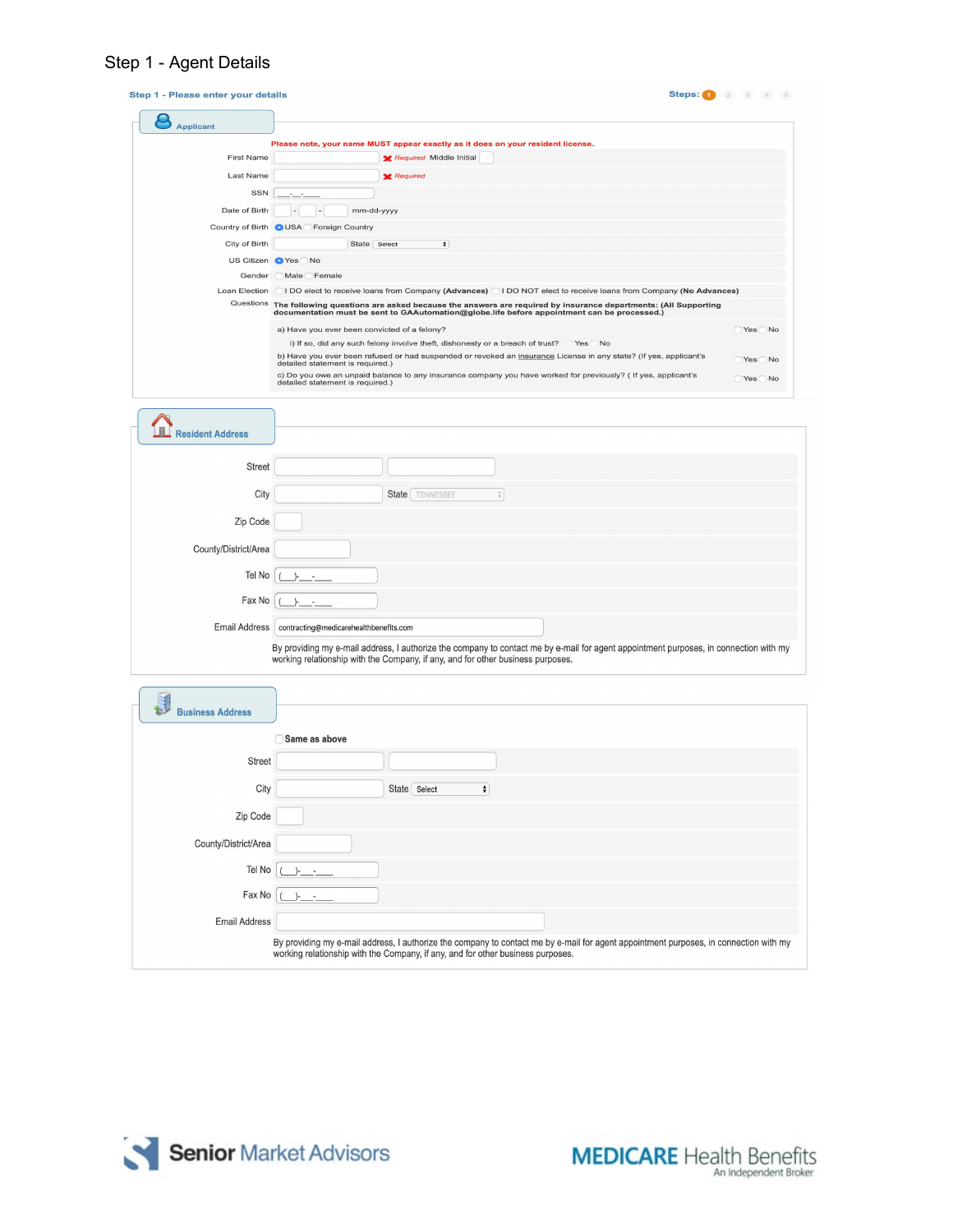## Step 2 - Direct Deposit

| íì<br><b>Direct Deposit</b> | Would you like to set up Direct Deposit to receive commission payments? O Yes ONo |
|-----------------------------|-----------------------------------------------------------------------------------|
|                             |                                                                                   |
| Account Type                | Checking $\div$                                                                   |
| Account No                  | <b>Edit</b>                                                                       |
| Confirm Account No          |                                                                                   |
| <b>ABA Routing No</b>       | ٠                                                                                 |
| <b>Bank Name:</b>           |                                                                                   |
| <b>Bank Address</b>         |                                                                                   |
| <b>Bank City</b>            |                                                                                   |
| <b>Bank State</b>           |                                                                                   |
| Bank Zip                    |                                                                                   |
|                             |                                                                                   |

Previous

Save & Continue

### Step 3 - State Appointments

- Be sure to select all states that you wish to become appointed in.
- If you choose to only become appointed in your resident state, check the box below the "State Appointments" header.

#### Step 3 - Please select your state appointments



| button.           |                                                                                                             |              |                  |                    |                                | If you are licensed in other states and would like a Non-Resident appointment in any of the states listed below, make your selection and then select the Continue |
|-------------------|-------------------------------------------------------------------------------------------------------------|--------------|------------------|--------------------|--------------------------------|-------------------------------------------------------------------------------------------------------------------------------------------------------------------|
| SelectAll         | The State Appointment Fees may change due to the Level of Authority type selected in each state.<br>Company | <b>State</b> | <b>Res State</b> | LOA                | <b>County Appointment Fees</b> | <b>State Appointment Fees</b>                                                                                                                                     |
| $\overline{\vee}$ | United American Insurance Company                                                                           | <b>TN</b>    | Y                | LIFE/HEALTH $\div$ | \$0.00                         | \$30.00                                                                                                                                                           |
| $\Box$            | United American Insurance Company                                                                           | <b>AR</b>    | $\mathsf N$      | LIFE/HEALTH $\div$ | \$0.00                         | \$0.00                                                                                                                                                            |
| □                 | United American Insurance Company                                                                           | AZ           | N                | LIFE/HEALTH $\div$ | \$0.00                         | \$0.00                                                                                                                                                            |
| $\Box$            | United American Insurance Company                                                                           | $_{\rm CO}$  | $\mathsf{N}$     | LIFE/HEALTH $\div$ | \$0.00                         | \$0.00                                                                                                                                                            |
| $\Box$            | United American Insurance Company                                                                           | FL.          | N                | LIFE/HEALTH $\div$ | \$6.00                         | \$60.00                                                                                                                                                           |
| $\Box$            | United American Insurance Company                                                                           | GA           | N                | LIFE/HEALTH $\div$ | \$0.00                         | \$10.00                                                                                                                                                           |
| $\Box$            | United American Insurance Company                                                                           | ID           | N                | LIFE/HEALTH $\div$ | \$0.00                         | \$0.00                                                                                                                                                            |
| $\Box$            | United American Insurance Company                                                                           | IL.          | $\mathsf N$      | LIFE/HEALTH $\div$ | \$0.00                         | \$0.00                                                                                                                                                            |
| n                 | United American Insurance Company                                                                           | IN           | N                | LIFE/HEALTH $\div$ | \$0.00                         | \$0.00                                                                                                                                                            |
| $\Box$            | United American Insurance Company                                                                           | KY           | N                | LIFE/HEALTH $\div$ | \$0.00                         | \$50.00                                                                                                                                                           |